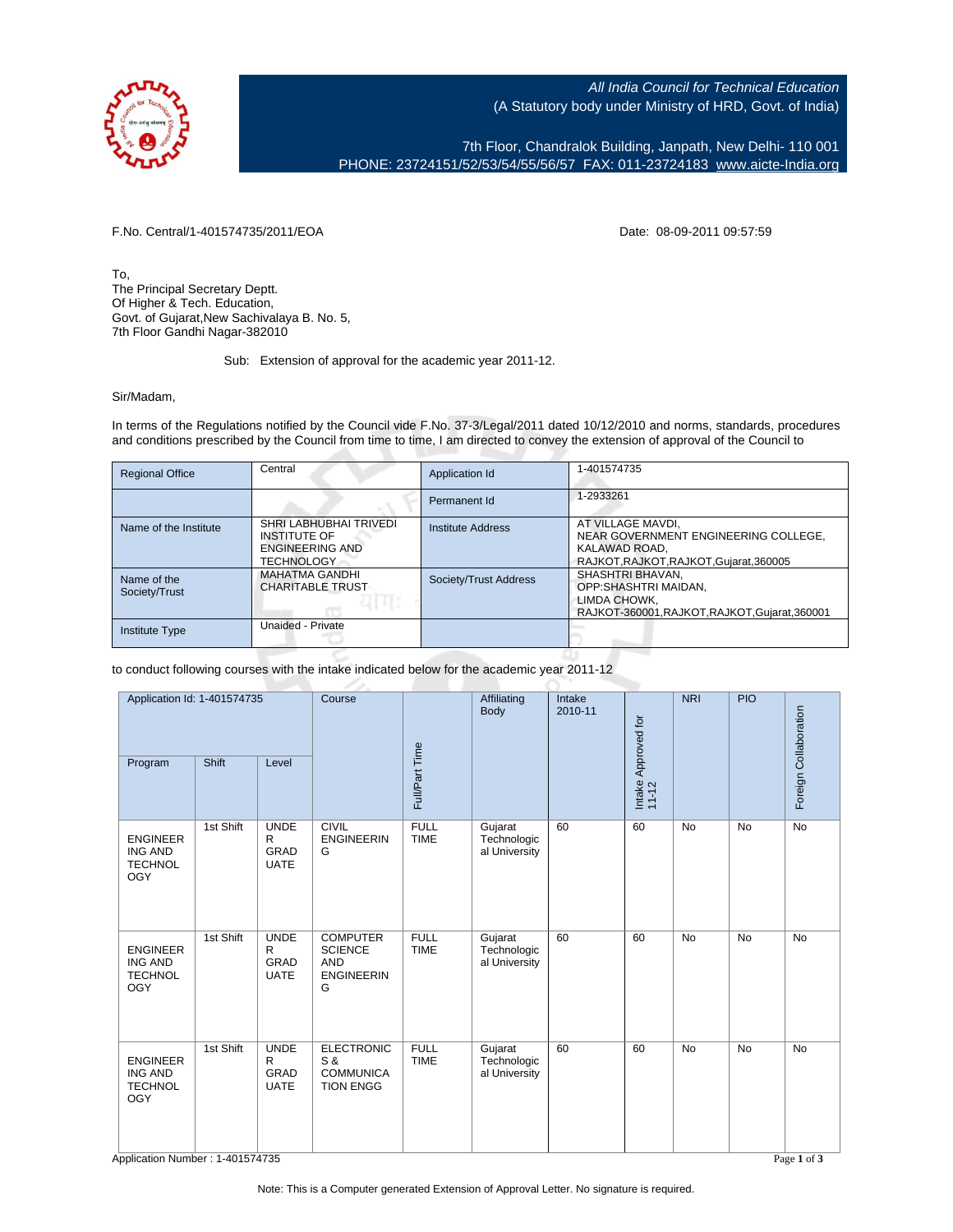

## All India Council for Technical Education (A Statutory body under Ministry of HRD, Govt. of India)

7th Floor, Chandralok Building, Janpath, New Delhi- 110 001 PHONE: 23724151/52/53/54/55/56/57 FAX: 011-23724183 [www.aicte-India.org](http://www.aicte-India.org)

| Application Id: 1-401574735<br>Program                            | Shift     | Level                                          | Course                               | jme<br>Full/Part           | Affiliating<br><b>Body</b>              | Intake<br>2010-11 | Approved for<br>Intake<br>11-12 | <b>NRI</b> | <b>PIO</b> | Collaboration<br>Foreign |
|-------------------------------------------------------------------|-----------|------------------------------------------------|--------------------------------------|----------------------------|-----------------------------------------|-------------------|---------------------------------|------------|------------|--------------------------|
| <b>ENGINEER</b><br><b>ING AND</b><br><b>TECHNOL</b><br><b>OGY</b> | 1st Shift | <b>UNDE</b><br>R<br><b>GRAD</b><br><b>UATE</b> | MECHANICAL<br><b>ENGINEERIN</b><br>G | <b>FULL</b><br><b>TIME</b> | Gujarat<br>Technologic<br>al University | 60                | 120                             | <b>No</b>  | No         | No                       |

|                  |                    |     |                      | The above mentioned approval is subject to the condition that MAHATMA GANDHI CHARITABLE TRUST, SHRI LABHUBHAI TRIVEDI |          |
|------------------|--------------------|-----|----------------------|-----------------------------------------------------------------------------------------------------------------------|----------|
| <b>INSTITUTE</b> | <b>ENGINEERING</b> | AND | <b>TECHNOLOGY.AT</b> | VILLAGE                                                                                                               | MAVDI.   |
| <b>NEAR</b>      | <b>GOVERNMENT</b>  |     | <b>ENGINEERING</b>   |                                                                                                                       | COLLEGE. |
| KALAWAD          |                    |     |                      |                                                                                                                       | ROAD.    |

RAJKOT,RAJKOT,Gujarat,360005 shall follow and adhere to the Regulations, guidelines and directions issued by AICTE from time to time and the undertaking / affidavit given by the institution along with the application submitted by the institution on portal.

The Institutions shall generate the deficiency report through the web portal and rectify the defects, if any, before 30<sup>th</sup> September, 2011. In case of any differences in content in this Computer generated Extension of Approval Letter, the content/information as approved by the Executive Council / General Council as available on the record of AICTE shall be final and binding.

**Strict compliance of Anti-Ragging Regulation:-** Approval is subject to strict compliance of provisions made in AICTE Regulation notified vide F. No. 37-3/Legal/AICTE/2009 dated July 1, 2009 for Prevention and Prohibition of Ragging in Technical Institutions. In case Institution fails to take adequate steps to Prevent Ragging or fails to act in accordance with AICTE Regulation or fails to punish perpetrators or incidents of Ragging, it will be liable to take any action as defined under clause 9(4) of the said Regulation.

**(Dr. K P Isaac)**

Member Secretary, AICTE

Copy to:

- **1. The Regional Officer,** All India Council for Technical Education Tagore Hostel-2, Shamla Hills Bhopal-462 002, Madhya Pradesh
- **2. The Director Of Technical Education,** Gujarat
- **3. The Registrar,** Gujarat Technological University
- **4. The Principal / Director,** SHRI LABHUBHAI TRIVEDI INSTITUTE OF ENGINEERING AND TECHNOLOGY AT VILLAGE MAVDI, NEAR GOVERNMENT ENGINEERING COLLEGE,